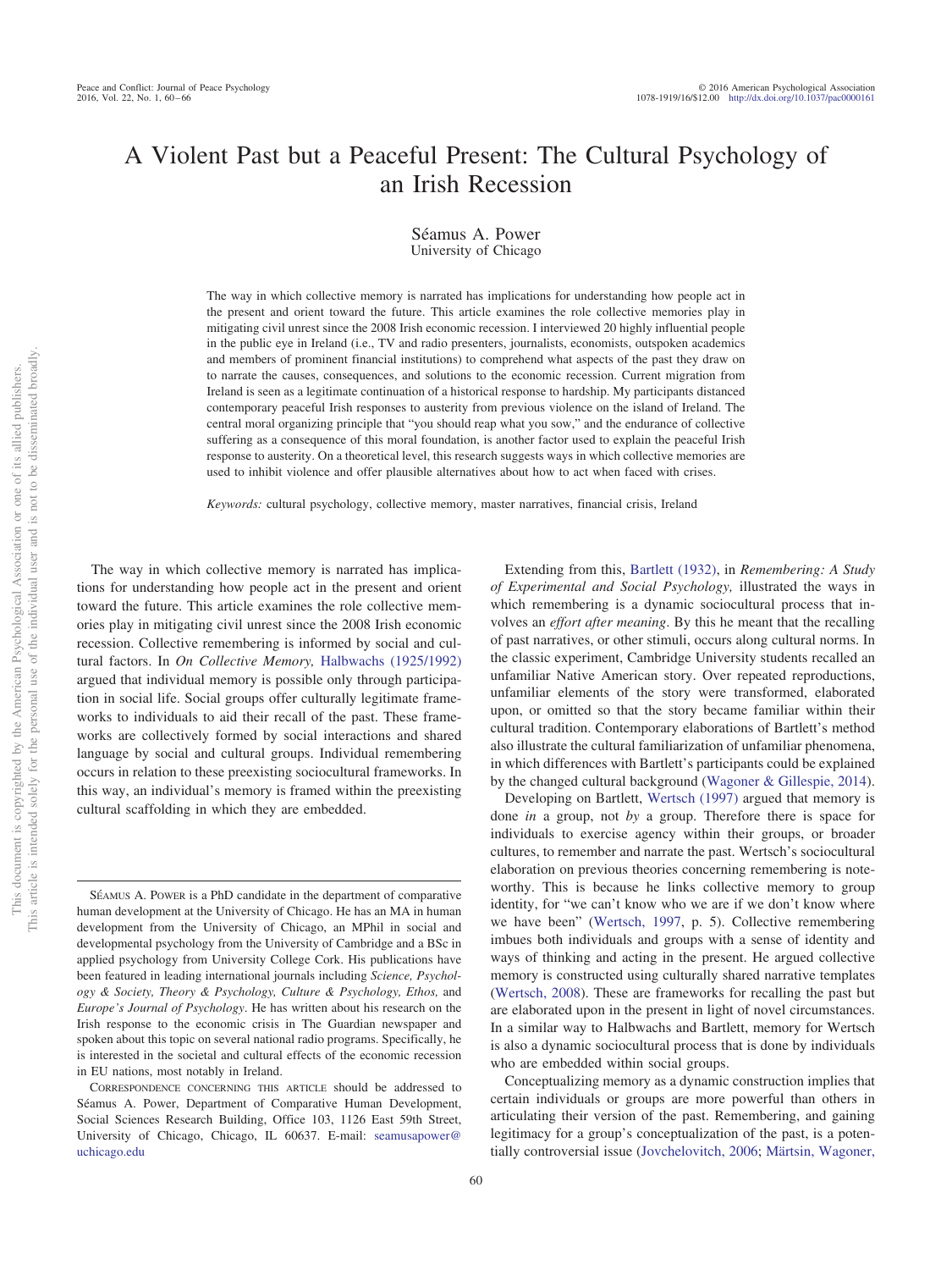[Aveling, Kadianaki, & Whittaker, 2011\)](#page-5-3). For example, who is identified as either the victims or perpetrators of violent conflict depends on who is recalling and narrating the past (see [Brescó,](#page-5-4) [2009;](#page-5-4) [Power, 2011\)](#page-5-5). This is because cultural groups, in unique social positions, often vie with one another about legitimate ways of interpreting the past. Therefore remembering and narrating previous events is not a neutral process: The past actively informs both the present and future.

Conceptualizing memory as a dynamic process is part of a larger oeuvre of cultural psychological literature that aims to understand individuals in context [\(Shweder, 1991,](#page-5-6) [2003;](#page-5-7) [Shweder & Power,](#page-6-3) [2013\)](#page-6-3). Narratives are important social tools in forming a temporal account of how individuals are situated and develop within sociocultural worlds [\(Bruner, 1990,](#page-5-8) [2002;](#page-5-9) [Hammack, 2011;](#page-5-10) [Shweder,](#page-5-11) [2008\)](#page-5-11). They are cultural tools by which people make sense of their place within developing social, cultural, and temporal worlds. In this way they help in forming temporal accounts of the past, present, and future.

Master narratives are the dominant and most influential frameworks that groups use to make sense of their current position and future outlook [\(Hammack, 2011;](#page-5-10) [Shweder, 2008\)](#page-5-11). [Shweder \(2008\)](#page-5-11) argued that although heterogeneity of narratives exist in each culture, it is possible to trace dominant themes that help define a group's cultural psychology. This is because prevailing collective memories of the past, and their implications for acting and being in the present and future, act as overarching organizing principles. They give meanings and values to past experiences.

#### **Cultural Conceptions of Economics**

A large oeuvre of research has highlighted the importance of the interactions between history, culture, and economic development [\(Harrison & Huntington, 2000;](#page-5-12) [Landes, 1999;](#page-5-13) [Putnam, 2007\)](#page-5-14). Research in this area has highlighted the importance of understanding culture and the (lack of) migration of cultural groups as a basis for understanding the development of diverse economies and economic thought throughout the contemporary world.

The association between cultural values and economics has implications for the contemporary recession in the European Union (EU) context. [Jindra \(2014,](#page-5-15) in referencing [Eichengreen,](#page-5-16) [2011\)](#page-5-16), stated, "The current trouble in the Euro zone over debt is further evidence of the tensions over diversity and equality, the 'stickiness' of cultural differences, and the willingness of elite's to ignore them in favor of a universal mode of wealth and accumulation" (p. 320). Jindra developed the argument for the necessity of understanding conflicting cultural values in relation to the fiscal integration in Europe. He specifically identified the Mediterranean countries as struggling to cope with the integration with northern European countries' historically ingrained cultural values and norms.

The contemporary EU context is an interesting example of the tension between diverse cultural values, norms, and histories and economic equality. This *equality– difference paradox* has been highlighted elsewhere [\(Minnow, Shweder & Markus, 2008;](#page-5-17) [Sh-](#page-5-18)weder, 2014<sup>1</sup>; [Shweder & Power, 2013\)](#page-6-3). The paradox is startling: One trade-off of having diverse cultural values and norms within one nation is greater economic inequality between social groups. Within the financially united but culturally heterogeneous European Union, what are the implications of this paradox? [Krugman](#page-5-19)

[\(2013\)](#page-5-19) suggested financial lenders mistakenly thought southern and northern European nations were on an economic par and invested in countries such as Greece and Portugal to the same degree as Germany. The assumption of cultural homogeneity, according to Krugman, was a large factor in the EU economic downturn.

The European Union is an interesting location to explore how cultural values are entwined with economic development. This is because all 28 member states are geographically contiguous and have strong economic links. However, there are centuries of divergence in terms of cultural traditions, values, and worldviews, as well as beliefs about what constitutes "development" and cultural norms about what is good, true, and efficient [\(Shweder, 1991,](#page-5-6) [2003\)](#page-5-7).

## **Ireland and the Economic Crisis**

The Republic of Ireland is an interesting case sample to explore within the European Union. It benefitted greatly from EU funding in terms of the modernization of all aspects of national development since joining the European Commission in 1972. On Monday, September 29, 2008, the Irish government made the controversial decision to safeguard all deposits, bonds, and debts in the six failing Irish banks at the expense of the taxpayer. This decision set in motion a series of societal and cultural changes that continue to be felt today. A number of austere policy measures have been introduced since 2008. Migration is estimated to be 400,000 people since 2008, and despite this trend, unemployment was highest in December 2012, at 14.7% [\(Power, 2015\)](#page-5-20).

The Irish response to the recent fiscal crisis, and imposed austerity measures, has been atypical in Europe. In contrast to the protests and riots of some of its EU neighbors, the Irish reaction has been curiously peaceful [\(Power & Nussbaum, 2014\)](#page-5-21). Ireland is relatively culturally homogeneous, so one would not expect large divergences in wealth inequality. Indeed, despite cutbacks to numerous social payments, successive Irish governments have protected core social welfare for the unemployed.

Despite numerous media analyses of the economic recession, little research has explored the cultural psychological reasons underlying the peaceful Irish response to imposed austerity. What is the impact of a relatively culturally homogeneous population in explaining an Irish response to austerity? What is the role of collective memory, and the ways it is narrated, in explaining the general Irish reaction to austere measures?

The present study investigates the master narratives told by people in the public eye in Ireland about their understandings of the causes, consequences, and solutions to the current economic downturn. Before presenting my analysis of interview data for this group, I outline and justify my methodological approach.

#### **Method**

I conducted semistructured interviews with 20 people in the public eye in the Republic of Ireland in summer and winter of 2013 at a time and location most convenient for them. I identified suitable respondents directly and through referral. The interview

<sup>&</sup>lt;sup>1</sup> [Shweder \(2014\)](#page-5-18) article can be obtained from author upon request at [rshd@uchicago.edu.](mailto:rshd@uchicago.edu)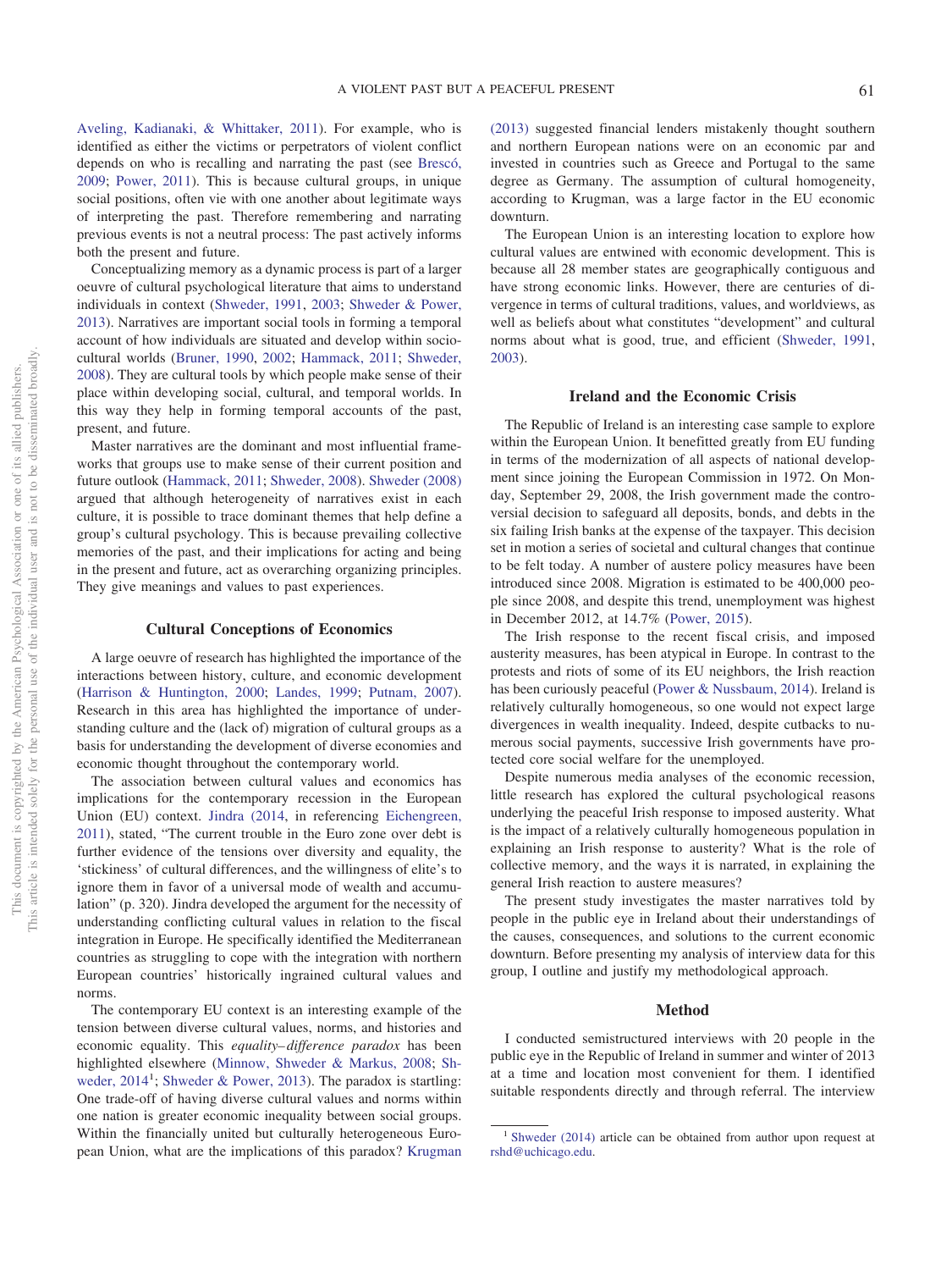schedule developed as an iterative process. All interviews were recorded and transcribed, and note taking after interviews further contextualized these findings. Only pseudonyms are used in the analysis. I conducted a thematic analysis of the interview transcripts [\(Braun & Clarke, 2006\)](#page-5-22).

Participants were all prominent social actors and commentators in the Republic of Ireland. All were highly educated and employed in prestigious and relatively high-paying jobs, and all produced frequent print, social, visual, or audio media commentary to the public about the causes and consequences of and solutions to the economic recession. My interviewees included a mixture of radio and TV commentators, economists, analysts, journalists, outspoken academics, and members of prominent fiscal institutions. Often, these people held positions in multiple categories. It is important to understand the perspectives of people in the public eye because this group comprises people who regularly engage with the media to transmit their understandings of aspects of this downturn to the population of Ireland. Therefore, this group was in a unique position to form and disseminate "master narratives" of the Irish response to the recession.

## **Analysis**

Part One: Migration. Ireland has a long history of migration [\(Gillespie, Kadianaki & O'Sullivan-Lago, 2012\)](#page-5-23). This theme was discussed by each of my 20 respondents. Migration was represented as a "safety valve" to release pressure on government expenditure and to help maintain the peace with those who chose to stay in Ireland. This metaphor of a safety valve is not unique to the present crisis. Instead, it is ingrained within Irish history. The extract below shows the way in which Dan, a senior economist and self-proclaimed "talking-head," uses a template of the past to make sense of the present:

Now you can think back at the half million who emigrated from 1946 to '61; if they hadn't emigrated you would have had over the period, on average, 250,000 young very angry and annoyed people. You wouldn't have had the money to pay them decent social welfare, so what would have happened to society? Would it have just meandered along [suggesting there might have been civil unrest]? So the phrase is often used "safety value of emigration" that stops the pressure.

During eras of previous economic hardship, migration was also a plausible solution. In a similar way to that suggested by [Wertsch](#page-6-1) [\(1997\),](#page-6-1) Dan used a preexisting historical framework of the Irish migrating during times of stress to frame his narrative of current emigration. It reduces the pressure on the government to pay social welfare that it cannot afford to mostly young unemployed people. Migration seems to be a better alternative to having 250,000 "angry and annoyed people" at home.

Migration acts as a method of reducing societal and fiscal pressure in Irish society. This is because when people leave Ireland they relinquish their right to claim social welfare. This historically ingrained pattern of dealing with economic decline has contributed to a pattern of migration rather than the venting of anger on the streets in the form of protests or riots. Tom, who is a hugely influential talk show host, also highlighted the effect migration has on Ireland. The Irish, he said, have responded to the recession "with great forbearance." With specific reference to migration he said:

If you bear in mind that people will say "look at Portugal, or look at Greece or Spain," I mean they got into the streets and went protesting. It hasn't happened here [in Ireland]. I suspect two reasons for this. One, we still have a pretty good social welfare system. And second, migration, which if it wasn't there, a lot of angry people would still be here putting more pressure on the social welfare system, and in turn meaning there would be fewer benefits, or lower benefits, and they might be in a position of protesting and people would be very angry.

Tom gives two interrelated reasons that further develop the metaphor of the "safety valve." In his view, migration from Ireland, unlike other European countries, takes the fiscal pressure off the government. This has a dual effect. Migration means potentially angry and unemployed people have left. It also suggests people who stayed, particularly those who are unemployed, have access to the same level of social welfare as before the economic downturn. The implications of this extract, as well as discourse from other respondents, are that migration helps to alleviate societal unrest. Moreover, the analysis reveals the way in which participants use frameworks of the past to understand contemporary elaborations of the culturally legitimized, and historical ingrained, pattern of migration during times of hardship. This alleviates some of the potential for civil unrest among those who stayed. According to my respondents, mass migration is the first reason why the Irish have not organized a strong protest movement or rioted against the state.

The next section of the analysis suggests another plausible reason. Several respondents spoke at length about the reemergence of community in Ireland. Because of strong social cohesion, informed by the weight of Irish history, and ways of being Irish, the Irish feel they are "all in it together," as one person in a prominent fiscal institution told me. Consequently, rioting is not represented as being a legitimate social action. Underlying and motivating this representation is an explicit rejection of past violence and a distancing of the current crisis from the previous paramilitarism in Ireland.

Part Two: Community and social cohesion. Previous literature linking cultural values and economics has highlighted the impact this association has in terms of social cohesion [\(Jindra,](#page-5-15) [2014;](#page-5-15) [Minnow et al., 2008;](#page-5-17) [Putnam, 2007\)](#page-5-14). Often the relationship between the two is complex and varies due to context and levels of diversity. Ireland is a relatively homogeneous country (see figures on population; Central Statistics Office, 2014). Given predictions based on previous literature on the equality– difference paradox, the expectation is that Ireland, as a homogeneous country, would have a strong sense of community and fairly even wealth distribution. This pattern was indeed evident throughout my interview data. In explaining the sense of community in contemporary Ireland, my interviewees often referred to Irish history.

In particular, modern Ireland is distanced from the memories of violence, or "The Troubles" (the 30 years of violence between 1968 and 1998 in Northern Ireland). Instead Ireland is represented as having a strong sense of community. As one respondent, Sean, said to me, "We now do our blood letting at the ballot box." The two following extracts are representative of a broader corpus of data that explore a distancing of the violent past from the peaceful and democratic present response.

Patrick, a radio and TV broadcaster, had this to say on the matter of the Irish response to the recession: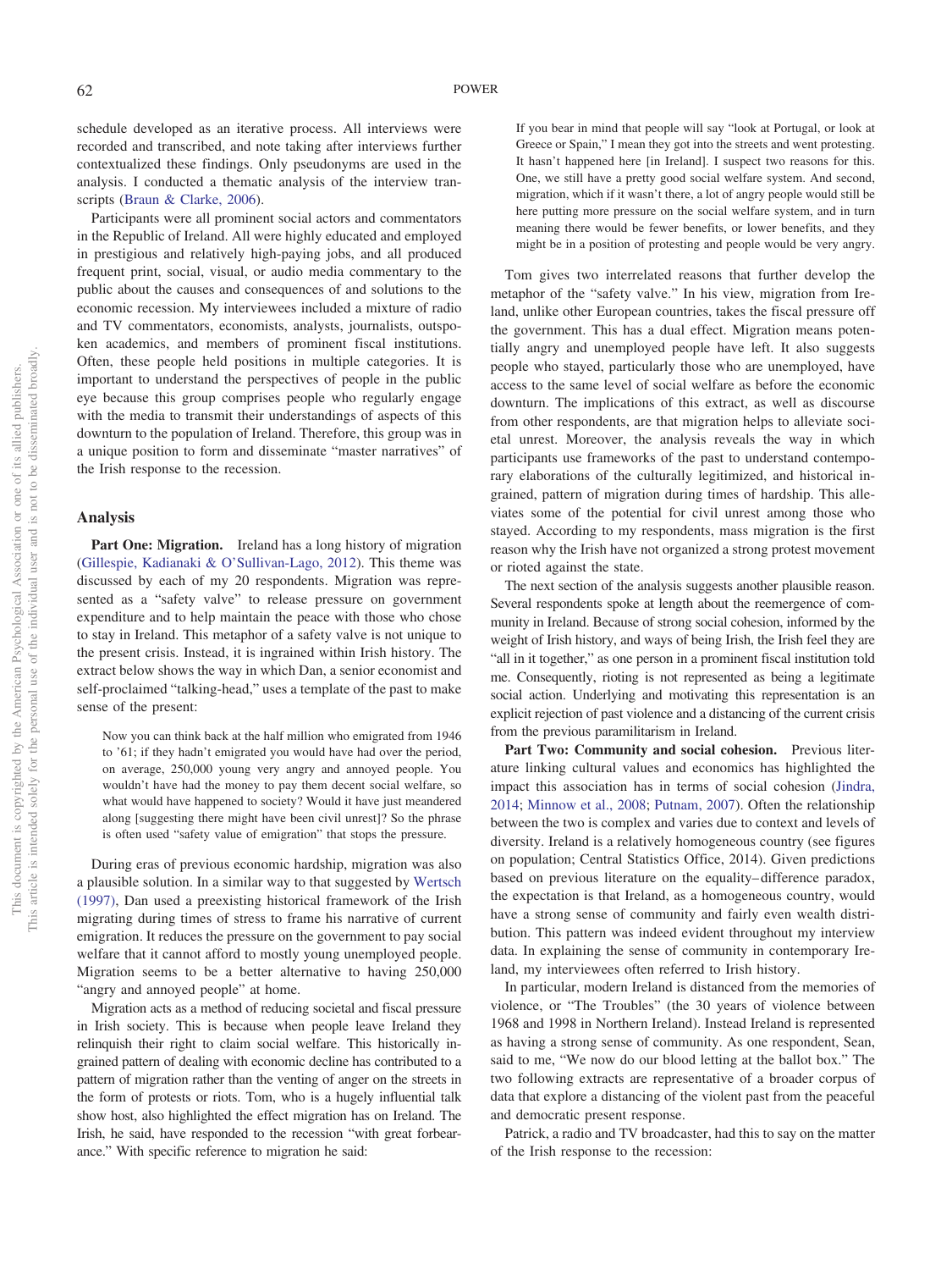I don't think we are pushovers. I think there is a broad picture of what needs to be done, and I think people realize the point: What is the point of burning down EU offices, or a bank, or whatever? Who ends up paying for that? We do. The taxpayer.... They [the Irish people] saw rioting as a no-brainer—you just don't do it. And remember as well, we come from a background where we have lived tragedy after tragedy—rubber bullets, people being killed deliberately, accidentally, tit for tat, stupidity, decent places being burnt to the ground, decent schools, and people have said, "No, no, we are not going down that road." It's not because we are pushovers. I think it's because we are intelligent.

This extract reveals an interesting part of the Irish master narrative about responding to the current crisis. Patrick draws on the past, the "tragedy after tragedy" in Northern Ireland, to make sense of current actions and orient behavior in the future. He explicitly recalls the events of the past to reject any repetition of them in the present. He thinks the Irish public also agree with this version of events: "They saw rioting as a no-brainer." It is seen as a rational choice not to riot or protest— becaise the rioters will indirectly end up paying for this destruction— but the matter is steeped in the history of Irish conflict and a strong will not to have more violence during this and future crises. Earlier in the interview, when I asked him why the Irish haven't rioted, he said:

We don't want them fucking rioting. I don't want to see a pregnant bank worker burnt to death like in Greece. Does anyone know that lady's name? No. Is there anyone advocating that we should be out throwing bricks? It's nonsense, its absolute nonsense. The other reason, I think one of the things that has been demonstrated over the past 5 years is that the sense of community is greater than we thought it was. One reason why people don't throw bricks or throw petrol bombs is that more likely than not they know the Guard (member of the Irish police force) on the other side or they know someone who knows someone who is a Guard. There is still that sense of community. Why should I throw a brick at my neighbor's child? Why should I throw a petrol bomb at my cousin's husband?

In this extract Patrick is making three points. First, he defines Irishness in relation to what it is not: The Irish are not like the Greek protesters who would murder a pregnant banker. Again, there are echoes in this extract of distancing the Irish from the weight of the paramilitarism of the past. As a nation, the Irish have a new focus: on the development of communal spirit in times of hardship, such as harsh budgetary cuts across the board. It is this sense of community that stops Irish people from throwing bricks and petrol bombs against local people in the community that they are connected with such as the local Guard, or "my neighbor's child." This purposeful distancing of memories of the past from the present where there is strong social cohesion is further developed in other extracts.

Like Patrick, Tom, an influential radio presenter, also positions contemporary Irish responses away from the memories of violent Irish history and steers the response toward a social cohesive position. In this way he is actively engaging with, and reinterpreting, collective memories of the past to create a peaceful narrative about how to act in the present:

We had pernicious trouble on this island for nigh on 30 years, from 1968 to 1998, and people realized that you know you solve your problems by working with other people—politicians working together, civil servants working together. . . . And so it may be the

experience of that, subliminally or subconsciously, has locked its way in there, has asserted itself into our thinking, that if you have a problem you solve it patiently, using democracy, respecting difference, respecting different points of view, and really we saw what violent protests in Northern Ireland for two and a half decades didn't really achieve, then you go about things in a systematic and logical way. . . . There is a strong sense of community.

Tom interprets the violence that characterized the island of Ireland for nearly 30 years and offers insights based on his analysis to explain the current crisis. The resolution to this violence was through community-based cooperation, where individuals worked together through democratic means. This problem-solving method— of systematically and logically working together—to resolve conflicting issues during crises has "subliminally or subconsciously" entered the Irish psyche. In this sense, Tom is foregrounding the solution to the violent past—rather than the actions during the conflict—as the historical lesson to be considered in relation to the current problem.

Taken as a whole, the cohesion and refocusing on communal aspects of Irish life highlight the importance of cooperation in a democratic society. There is a sense that engaging with the system in which everyone is a part of is the ideal way to work through the problems associated with the economic downturn. Consequently, there is a move away from organizing mass protests or rioting against the state. The violent aspects of Irish history are both explicitly and implicitly backgrounded, and the communal and democratic nature of contemporary Irish society is prominent in this master narrative.

The final section of this analysis looks at a third reason why the Irish haven't organized a strong protest movement or rioted against the state. It lies in the cultural psychological and moral foundation of what it means to be good and right within the context of Irish society. The moral tenet "you reap what you sow" is prevalent throughout all the transcripts of people in the public eye. This moral logic in Irish society has its basis in history and is reproduced in everyday discourse and reasoning (see [Scheper-Hughes,](#page-5-24) [2001;](#page-5-24) [Sullivan, 1990\)](#page-6-4). In contrast to the previous two sections, where emigration was seen as a legitimate and historical pattern and where the violent aspects of Irish collective memory were located in the shadow of social cohesion, the forthcoming section assumes a mostly implicit function of history as being at the basis of this moral foundation. In this way, remembering in the final master narrative is subtle but pervasive in my interview data. One consequence of the moral lesson that you reap what you sow is to suffer or endure the consequences of one's actions.

Part Three: Moral foundation. Alex sees the moral that you reap what you sow as a necessary consequence in participating in Irish democracy:

All those policies [concerning public expenditure, salary increases and tax decreases], all those fiscal policies were repeatedly endorsed by the Irish electorate in the elections. The fiscal policies of ramping up government expenditure and cutting taxes in a medium to long term in an unsustainable way were repeatedly endorsed by the electorate in 2002 and 2007. . . . So I don't agree with the idea that the Irish electorate—that the people didn't have anything to do with this [the economic collapse]. If you get child benefit, if you pay income tax and the income tax base was cut down so that over 45% of people in 2008, income earners, didn't pay income tax. Because we [the government] cut the base down so narrowly. These were ridiculously unsustainable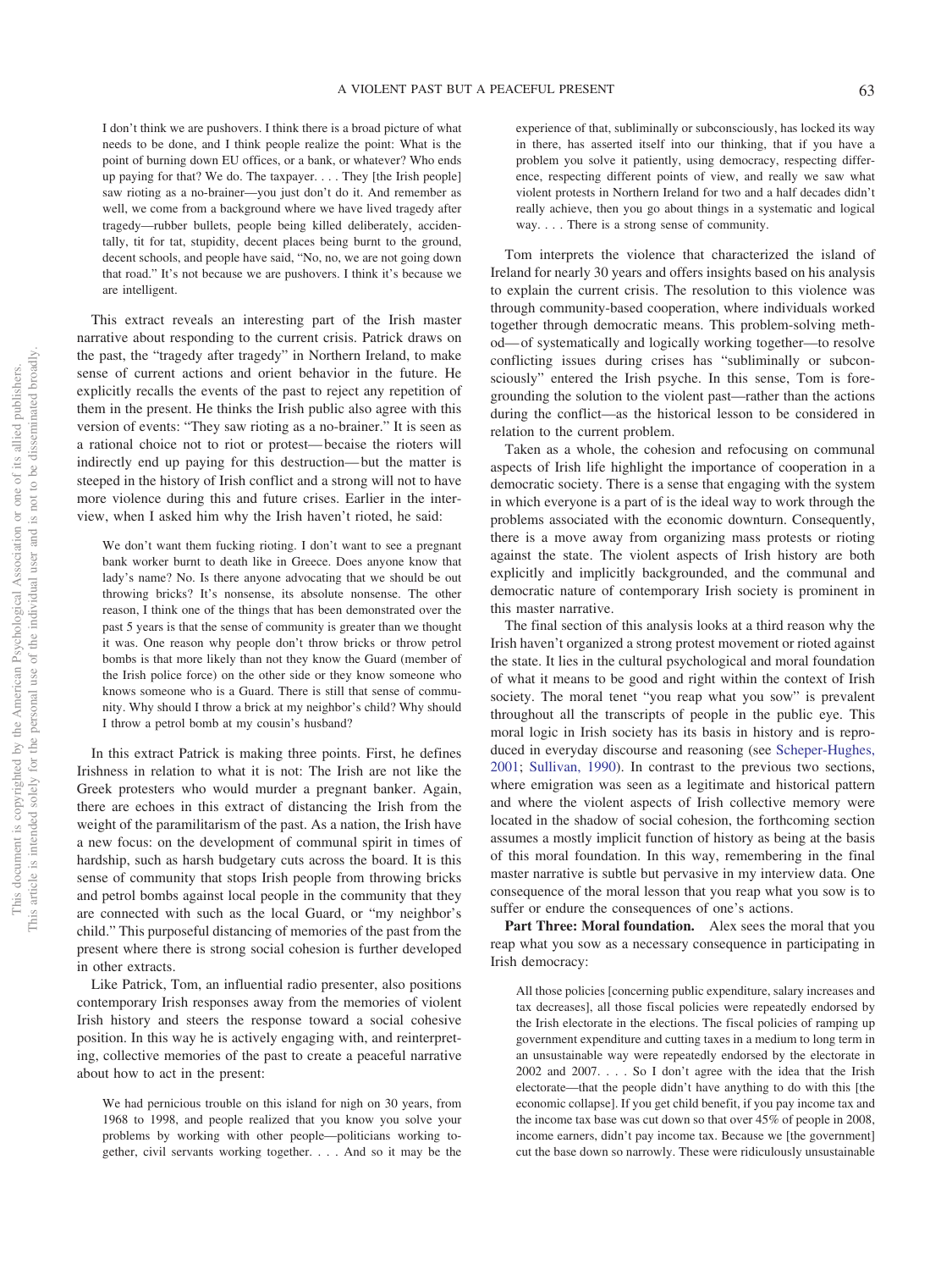policies. I don't agree with the idea that "I didn't cause this. Why should I have to suffer it?"

Alex's analysis of the causes and consequences follow a "reap what you sow" mentality. Although those in the public eye say the Irish public blames bankers, developers, politicians—"everyone except themselves," as one commentator said to me—Alex has a different opinion. A corollary and extension of using the ballot box to vote out previous governments, as discussed in the previous section, is that you must deal with the consequences of those you vote into power. Alex highlights how the Irish public, over several elections, continually elected a government that favored tax cuts and "ramping up expenditure." These policies were unsustainable, and therefore, by virtue of having endorsed them, the Irish public must "suffer" the consequences. In the Irish context, suffering austerity is seen as a consequence of having enjoyed previous financial excesses. The Irish do not protest, because they are partly culpable for their own economic hardship. Steve states:

Another reason Ireland didn't protest as much [as Greece], and didn't have that outright anger, was because there certainly was an acknowledgment that we are not blameless... there is a collective acknowledgment that we were all, most people, had a part to play [in the economic crisis].

It is clear from these extracts that those in the public eye think that Irish people are at least partly to blame for the economic downturn. The public should therefore take responsibility for the debt they incurred. Moreover, because there is a "collective acceptance" (though perhaps not manifest on an individual level) that the majority of the public was involved in the economic downturn, it serves as a form of justification against rioting and protesting. There is no clear agent to protest against because there is an implicit understanding that all people are involved. This moral judgment—about what is right to do—implies that the Irish public is reaping what they sowed: They acted foolishly in the financial realm and now must deal with the austere cutbacks. The final section of this third part of the analysis examines in more detail the content of what the Irish people "reap" in terms of austerity and associated suffering. Craig situates suffering among the Irish public as an inevitable consequence of the current zeitgeist in Ireland:

We are stuck with the world we live in. Within these confines there are a lot of things we can do, and will do, and austerity is just a consequence of what we do. We suffer it with dignity, we suffer it in anger, or you suffer it in one way or another. The motivation is to whether you do it in silence or in rage. That is probably the key question.

Given that the master narratives promote peace and distance the current Irish response from a violent history, Craig's statement, in relation to others he made, suggests that the Irish suffer in silence. He earlier claimed that "we don't do anger." The Irish suffer "one way or another" due to austerity measures that are a consequence of reaping what you sow. This idea is supported throughout the transcripts of the majority of respondents. Alex, for example, speaks several times about groups within Irish society who "suffer," and even suggests that it has roots in Catholicism, when he flippantly says, "If there is one thing the Catholic Church teaches, it is to pay for your sins."

This insight is in keeping with the literature surrounding suffering and the cultural psychology of the Irish [\(Sullivan, 1990\)](#page-6-4). Interestingly, throughout my transcripts it seems more appropriate to say my respondents were answering questions about the economic recession by drawing on historically informed ways of being Irish. In this sense, they are not explicitly alluding to the Catholic Church, but it is plausible to suggest that this version of morality is widespread throughout Irish society. The traumas spoken about by several respondents—"the famines, the oppressions, the civil war, the migrations"—are all part of a tapestry of Irish history that ingrains a form of suffering within the Irish collective mentality.

#### **Conclusion**

The analysis details the three interrelated master narratives told by people in the public eye in the Republic of Ireland about the causes, consequences, and solutions to the economic recession. The unifying theme was the ways in which these 20 respondents draw on the collective templates of the past to make sense of, and narrate, their understandings of the present crisis in Ireland. Taken together, these master narratives offer reasons why my respondents believe the Irish public did not respond violently to the economic downturn. Migration is seen as a historically ingrained, culturally legitimized, response to hardship. In this way, it acts as releasing a pressure value as hundreds of thousands of people leave Ireland— giving up their claims on social welfare—which inhibits violence from the migrants as well as reduces the potential for protest from those who remain. This is because social welfare has not been significantly cut for those who chose to stay in Ireland. There is a distancing of the present crisis in Ireland from the "The Troubles" where there was a denigrating of the social fabric and violence was rife throughout Northern Ireland. A collective memory of these events is another reason for the current peaceful response in Ireland. Ireland is now a maturing democracy, with strong social ties and therefore leaves rioting to a collective memory of the past. The historical foundation of "you reap what you sow" is prevalent in the discourse of all my respondents. This moral logic reveals the ways in which the Irish are thought to be partially culpable for their own downfall. Consequently they do not protest or riot: It is illogical to do so when served one's just desserts.

Taken together, these three master narratives—migration, community, and moral foundations—provide the content of the Irish response as articulated by highly influential respondents in the public sphere in Ireland. As a whole, these master narratives suggest three interrelated reasons why the Irish, unlike some of their EU neighbors, did not experience civil unrest.

Remembering is conceptualized as a dynamic activity that is bound to specific social, cultural and economic norms [\(Bartlett,](#page-5-1) [1932;](#page-5-1) [Halbwachs, 1925/1992;](#page-5-0) [Wagoner, 2011;](#page-6-5) [Wertsch, 1997\)](#page-6-1). My analysis illustrates the ways in which those in the public eye in Ireland use collective templates of the past to make sense of the present. More specifically, it reveals three ways in which my respondents elaborate on historical templates in order to comprehend and narrate their understandings of the causes, consequences, and solutions to the economic recession. My respondents understood contemporary migration from Ireland as a continuation of a long-established historical trend. This explanation was spoken about with ease by all of my respondents. The second remembering strategy also involved purposeful recall of the past to make sense of the present. However, rather than directly continuing the narrative of the past, a distancing strategy was used. This allowed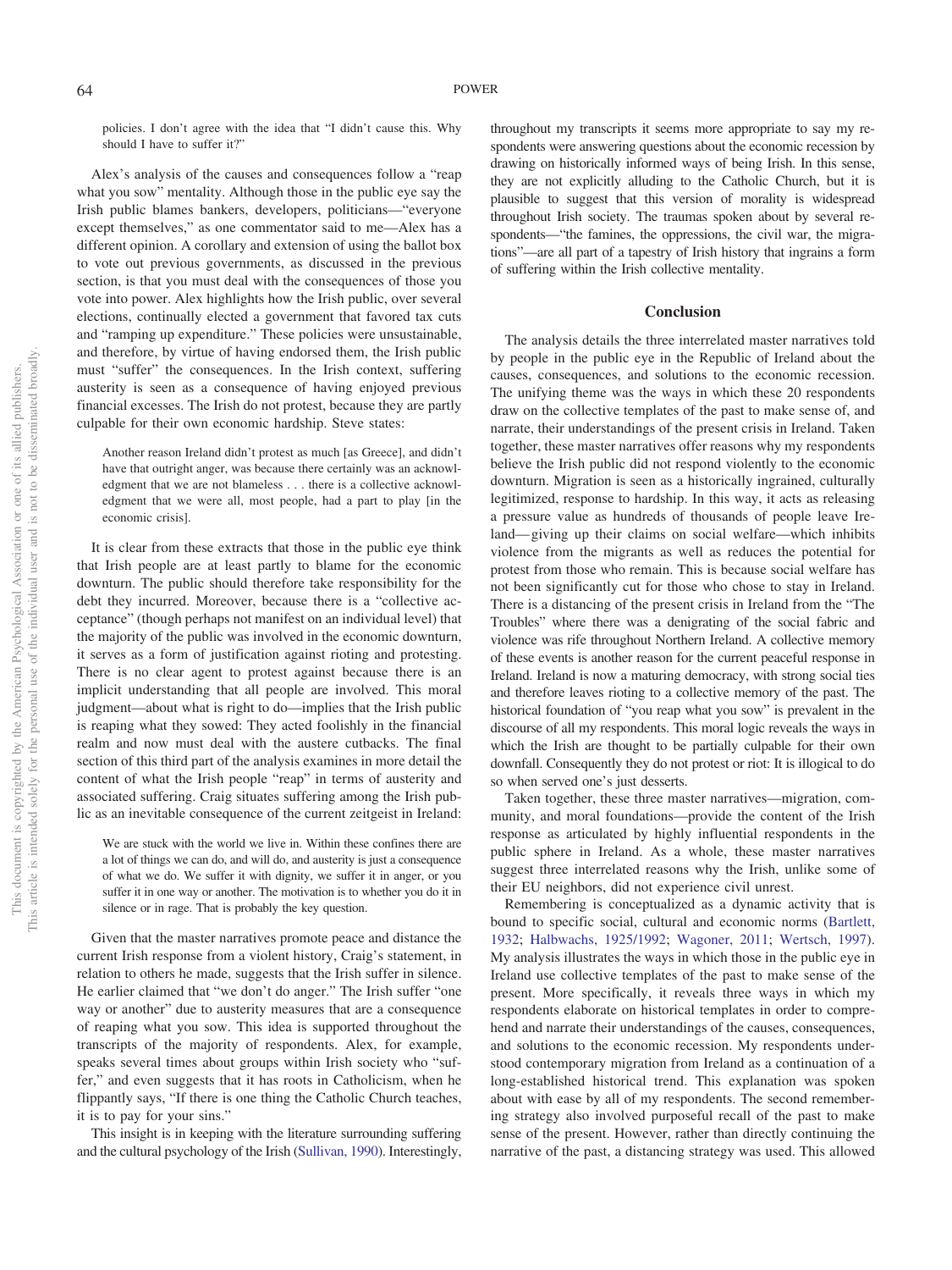my respondents to define contemporary Ireland in a positive light in relation to the violence that marred Irish history, particularly during "The Troubles." The third strategy was to invoke a historical and culturally ingrained form of moral logic to explain the crisis. Although some respondents hinted at this form of reasoning as having its origin in Irish history, all interviewees invoked it in their discourse. In this way, they evoked a cultural pattern from the past to use in the present. Taken together, these three interrelated master narratives offer a plausible, though not exhaustive, set of reasons for the relatively peaceful Irish response to the economic downturn. On a theoretical level, this study reveals three ways in which remembering is used as a dynamic sociocultural process to narrate a peaceful present.

Moreover, my analysis has implications for how we think about cultural values and economics. Previous literature has identified the importance of linking these two areas [\(Harrison & Huntington,](#page-5-12) [2000;](#page-5-12) [Jindra, 2014;](#page-5-15) [Landes, 1999;](#page-5-13) [Shweder, 2014;](#page-5-18) [Shweder &](#page-6-3) [Power, 2013\)](#page-6-3). My study illustrates how culturally and historically ingrained values—such as the legitimacy of migration, the importance of social cohesion, and moral reasoning and justifications all contribute to the economic outlook in the Irish context. My analysis of the emphasis placed on communal and social values directly contributes to our theoretical and empirical understanding of the equality– difference paradox. My respondents claim that in Ireland, a relatively homogeneous country, austere measures were experienced by all groups, who were "all in it together." This social solidarity is predicted by both the paradox and the insights provided about ethnic diversity and wealth distribution [\(Putnam,](#page-5-14) [2007\)](#page-5-14). Greater homogeneity correlates with increased fairness in wealth distribution and greater social cohesion. This appears to be the case as extrapolated from my interview data.

The analysis has implications for how domestic and international stakeholders understand how people in the public eye think the Irish have responded to the economic recession. Future research should examine the ways in which cultural values and economics are interlinked and how this varies from context to context. Previous literature has suggested a religious, political, and cultural divide between different groups in terms of their understandings and evaluation of economics. One way these divides have been identified is through large-scale surveys that simply ask questions about these values. If they exist on this relatively superficial level, in-depth ethnographic work and field experiments can be used to offer more-detailed understanding of what these values are and how they are linked to the cultural psychology of these regions. By exploring the perspectives of different groups, it is possible to extrapolate a clearer picture of the actual nations' cultural psyche and master narratives, rather than those told by just one group, which is a limitation of the present study.

Behind the facts and figures espoused by economists and bankers are lives, logics, and lived experiences that need to be understood. A psychology sensitive to culture and morality is the key needed to understand complex and confounding phenomena, such as the curiously peaceful Irish response to austerity and the civic unrest elsewhere in the EU [\(Power & Nussbaum, 2014\)](#page-5-21).

# **References**

<span id="page-5-1"></span>Bartlett, F. (1932). *Remembering: A study in experimental and social psychology*. New York, NY: Cambridge University Press.

- <span id="page-5-22"></span>Braun, V., & Clarke, V. (2006). Using thematic analysis in psychology. *Qualitative Research in Psychology, 3,* 77–101. [http://dx.doi.org/10](http://dx.doi.org/10.1191/1478088706qp063oa) [.1191/1478088706qp063oa](http://dx.doi.org/10.1191/1478088706qp063oa)
- <span id="page-5-4"></span>Brescó, I. (2009). Form and content of historical accounts: Studying the (re)construction of past events through different narratives and identity positions. *Psychology and Society, 2,* 102–123.
- <span id="page-5-8"></span>Bruner, J. (1990). *Acts of meaning*. Cambridge, MA: Harvard University Press.
- <span id="page-5-9"></span>Bruner, J. (2002). *Making stories: Law, literature and life*. New York, NY: Farrar, Straus & Giroux.
- <span id="page-5-16"></span>Eichengreen, B. (2011). The euro's never-ending crisis. *Current History, 110*(734), 91–96.
- <span id="page-5-23"></span>Gillespie, A., Kadianaki, I., & O'Sullivan-Lago, R. (2012). Encountering alterity: Geographic and semantic movements. In J. Valsiner (Ed.), *The Oxford handbook of culture and psychology* (pp. 695–709). New York, NY: Oxford University Press. [http://dx.doi.org/10.1093/oxfordhb/](http://dx.doi.org/10.1093/oxfordhb/9780195396430.013.0033) [9780195396430.013.0033](http://dx.doi.org/10.1093/oxfordhb/9780195396430.013.0033)
- <span id="page-5-0"></span>Halbwachs, M. (1992). *On collective memory* (L. A. Coser, Trans. & Ed.). Chicago, IL: University of Chicago Press. (Original work published 1925)
- <span id="page-5-10"></span>Hammack, P. (2011). *Narrative and the politics of identity: The cultural psychology of Israeli and Palestinian youth*. New York, NY: Oxford University Press.
- <span id="page-5-12"></span>Harrison, L. E., & Huntington, S. (2000). *Culture matters: How values shape human progress*. New York, NY: Basic Books.
- <span id="page-5-15"></span>Jindra, M. (2014). The dilemma of equality and diversity. *Current Anthropology, 55,* 316 –334. <http://dx.doi.org/10.1086/676457>
- <span id="page-5-2"></span>Jovchelovitch, S. (2006). *Knowledge in context: Representations, community and culture*. New York, NY: Routledge.
- <span id="page-5-19"></span>Krugman, P. (2013). *End this depression now!* New York, NY: Norton.
- <span id="page-5-13"></span>Landes, D. S. (1999). *The wealth and poverty of nations: Why some are so rich and some so poor*. New York, NY: Norton.
- <span id="page-5-3"></span>Märtsin, M., Wagoner, B., Aveling, E., Kadianaki, I., & Whittaker, L. (2011). Introduction: Opening the dialogue. In M. Märtsin, B. Wagoner, E. Aveling, I. Kadianaki, & L. Whittaker (Eds.), *Dialogicality in focus: Challenges, reflections and applications* (pp. xiii–xxi). Hauppauge, NY: Nova Science.
- <span id="page-5-17"></span>Minnow, M., Shweder, R. A., & Markus, H. (2008). *Just schools: Pursuing equality in societies of difference*. New York, NY: Russell Sage Foundation Press.
- <span id="page-5-5"></span>Power, S. A. (2011). On social psychology and conflict. *Psychology & Society, 4, 1–6.*
- <span id="page-5-21"></span>Power, S. A., & Nussbaum, D. (2014, July 24). The fightin' Irish? Not when it comes to recession and austerity. *The Guardian*. Retrieved from [http://www.theguardian.com/science/head-quarters/2014/jul/24/the](http://www.theguardian.com/science/head-quarters/2014/jul/24/the-fightin-irish-not-when-it-comes-to-recession-and-austerity)[fightin-irish-not-when-it-comes-to-recession-and-austerity](http://www.theguardian.com/science/head-quarters/2014/jul/24/the-fightin-irish-not-when-it-comes-to-recession-and-austerity)
- <span id="page-5-20"></span>Power, S. A. (2015, June). To Understand the Eurozone Crisis, Consider Culture. *Capital Ideas* (pp. 63-65). Retrieved from [http://www.](http://www.chicagobooth.edu/capideas/magazine/summer-2015/to-understand-the-eurozone-crisis-consider-culture?cat=policy&src=Magazine) [chicagobooth.edu/capideas/magazine/summer-2015/to-understand-the](http://www.chicagobooth.edu/capideas/magazine/summer-2015/to-understand-the-eurozone-crisis-consider-culture?cat=policy&src=Magazine)[eurozone-crisis-consider-culture?cat](http://www.chicagobooth.edu/capideas/magazine/summer-2015/to-understand-the-eurozone-crisis-consider-culture?cat=policy&src=Magazine)=policy&src=Magazine
- <span id="page-5-14"></span>Putnam, R. D. (2007). E pluribus unum: Diversity and community in the twenty-first century. *Scandinavian Political Studies, 30,* 137–174. [http://](http://dx.doi.org/10.1111/j.1467-9477.2007.00176.x) [dx.doi.org/10.1111/j.1467-9477.2007.00176.x](http://dx.doi.org/10.1111/j.1467-9477.2007.00176.x)
- <span id="page-5-24"></span>Scheper-Hughes, N. (2001). *Saints, scholars, and schizophrenics: Mental illness in rural Ireland*. Berkeley, CA: University of California Press.
- <span id="page-5-6"></span>Shweder, R. A. (1991). *Thinking through cultures: Expeditions in cultural psychology*. Cambridge, MA: Harvard University Press.
- <span id="page-5-7"></span>Shweder, R. A. (2003). *Why do men barbecue? Recipes for cultural psychology*. Cambridge, MA: Harvard University Press.
- <span id="page-5-11"></span>Shweder, R. A. (2008). The cultural psychology of suffering: The many meanings of health in Orissa, India (and elsewhere). *Ethos, 36, 60-77*. <http://dx.doi.org/10.1111/j.1548-1352.2008.00004.x>
- <span id="page-5-18"></span>Shweder, R. A. (2014). *The equality-difference paradox: Lessons from a Jewish village*. Unpublished manuscript.